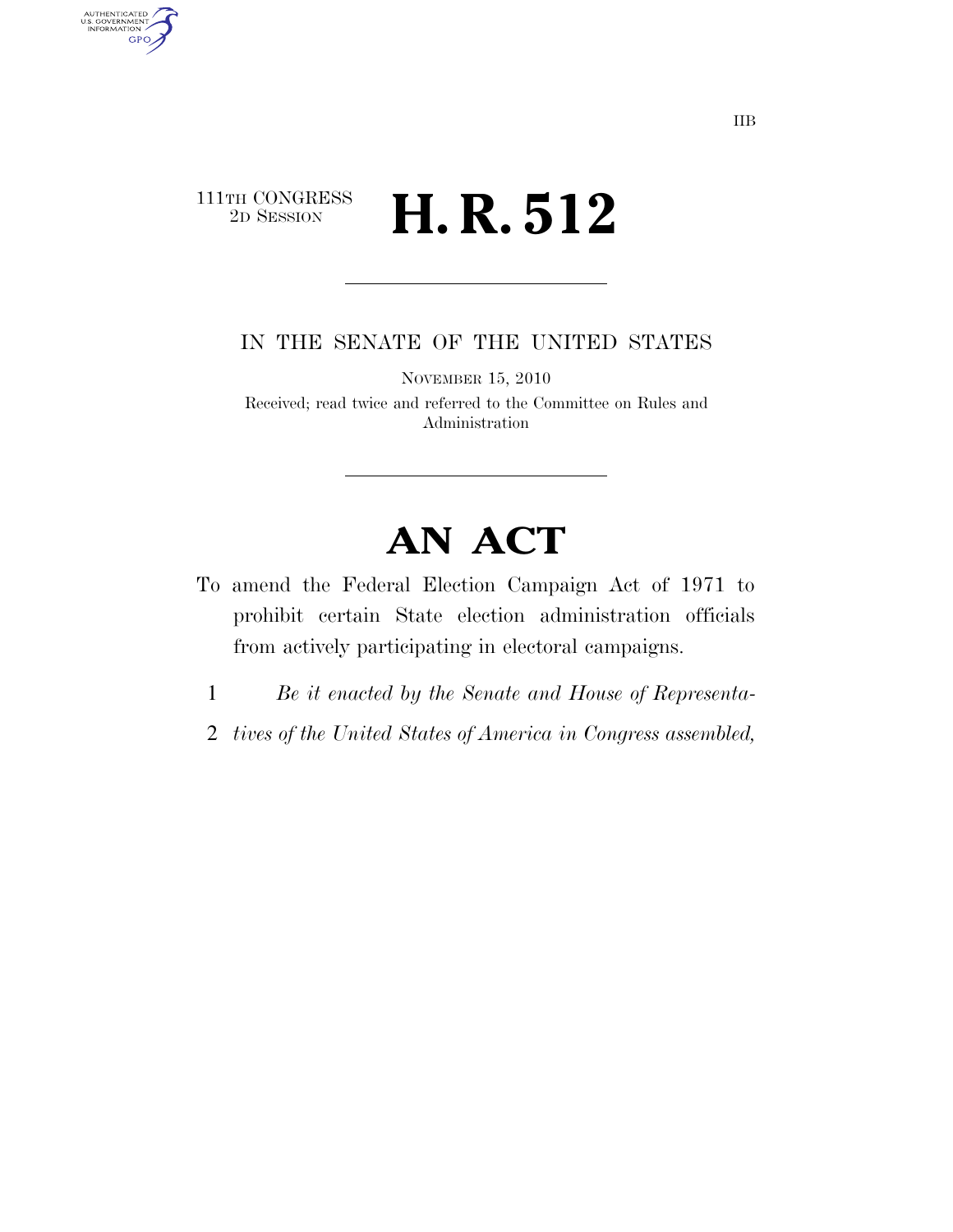#### **SECTION 1. SHORT TITLE.**

 This Act may be cited as the ''Federal Election Integ-rity Act of 2010''.

#### **SEC. 2. FINDINGS.**

Congress finds that—

 (1) chief State election administration officials have served on political campaigns for Federal can- didates whose elections those officials will supervise; (2) such partisan activity by the chief State election administration official, an individual charged with certifying the validity of an election, represents a fundamental conflict of interest that may prevent the official from ensuring a fair and ac-curate election;

 (3) this conflict impedes the legal duty of chief State election administration officials to supervise Federal elections, undermines the integrity of Fed- eral elections, and diminishes the people's confidence in our electoral system by casting doubt on the re-sults of Federal elections;

 (4) the Supreme Court has long recognized that Congress's power to regulate Congressional elections under Article I, Section 4, Clause 1 of the Constitu-tion is both plenary and powerful; and

**HR 512 RFS**  (5) the Supreme Court and numerous appellate courts have recognized that the broad power given to

 $\mathfrak{D}$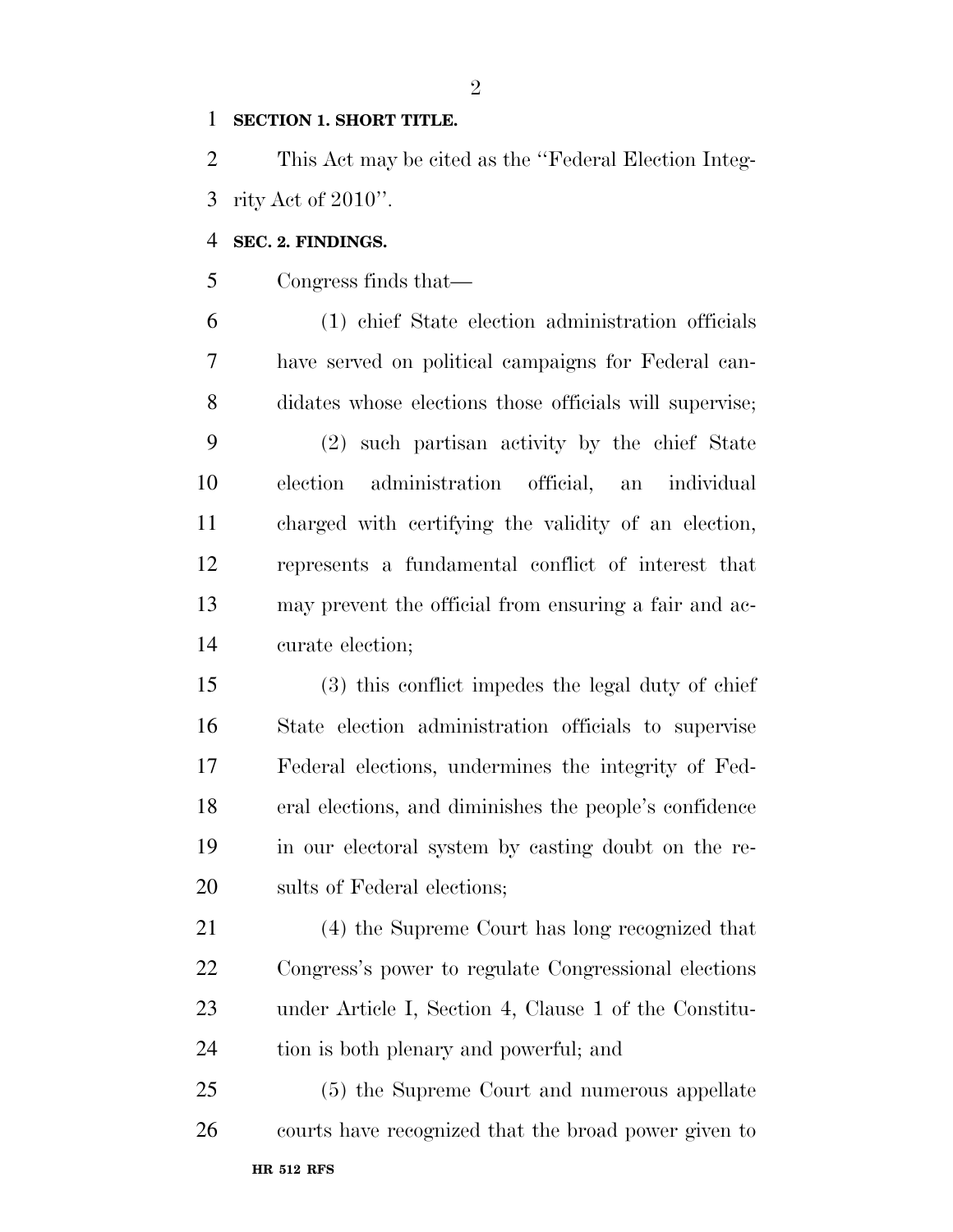# **SEC. 3. PROHIBITION ON CAMPAIGN ACTIVITIES BY CHIEF STATE ELECTION ADMINISTRATION OFFI-CIALS.**

 (a) IN GENERAL.—Title III of the Federal Election Campaign Act of 1971 (2 U.S.C. 431 et seq.) is amended by inserting after section 319 the following new section: ''CAMPAIGN ACTIVITIES BY CHIEF STATE ELECTION

### ADMINISTRATION OFFICIALS

 ''SEC. 319A. (a) PROHIBITION.—It shall be unlawful for a chief State election administration official to take an active part in political management or in a political campaign with respect to any election for Federal office over which such official has supervisory authority.

 ''(b) CHIEF STATE ELECTION ADMINISTRATION OF- FICIAL.—The term 'chief State election administration of- ficial' means the highest State official with responsibility for the administration of Federal elections under State law.

21 "(c) ACTIVE PART IN POLITICAL MANAGEMENT OR IN A POLITICAL CAMPAIGN.—The term 'active part in po- litical management or in a political campaign' means—  $\frac{1}{2}$  (1) serving as a member of an authorized com-mittee of a candidate for Federal office;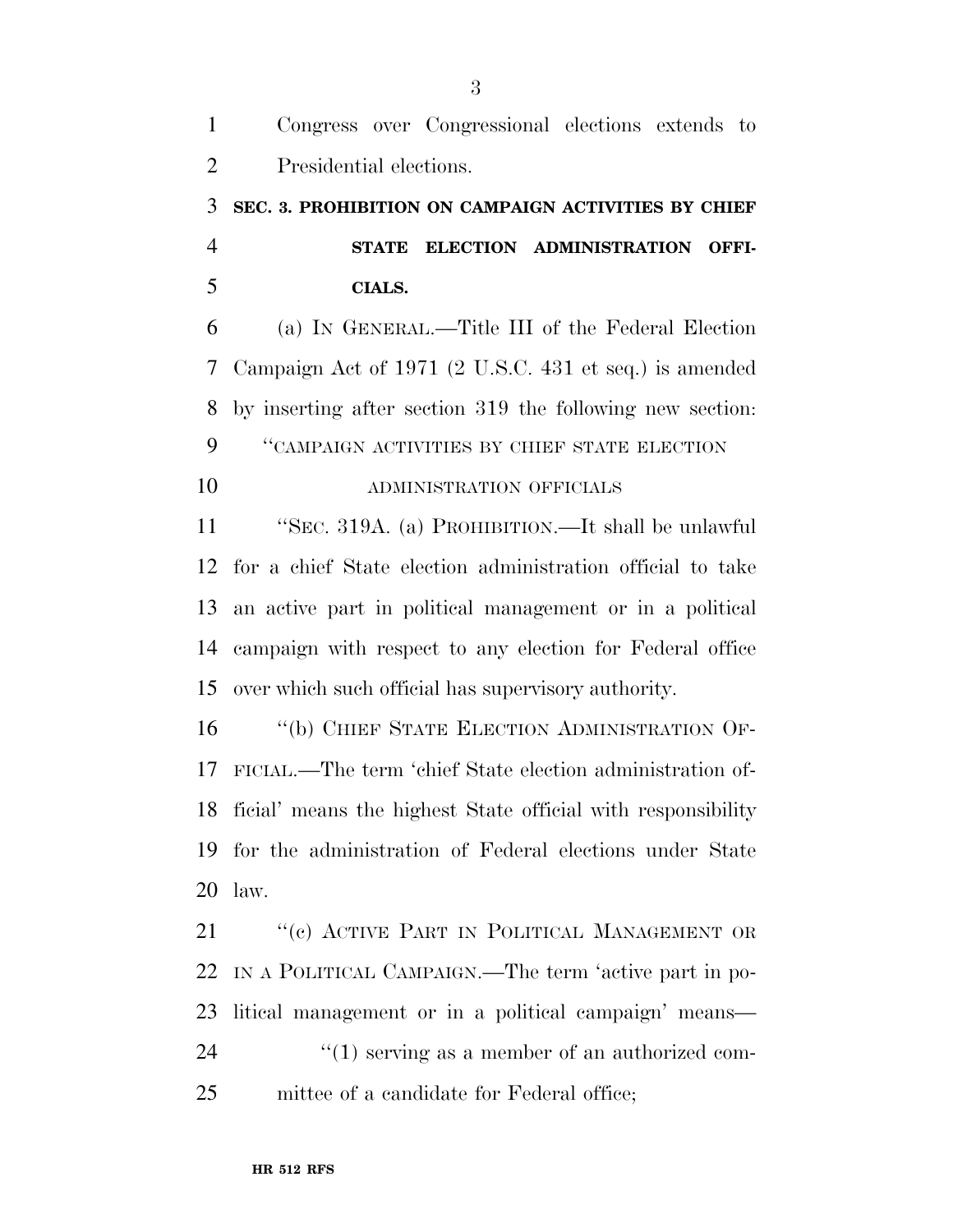| $\mathbf{1}$   | $\lq(2)$ the use of official authority or influence    |
|----------------|--------------------------------------------------------|
| $\overline{2}$ | for the purpose of interfering with or affecting the   |
| 3              | result of an election for Federal office;              |
| $\overline{4}$ | $(3)$ the solicitation, acceptance, or receipt of a    |
| 5              | contribution from any person on behalf of a can-       |
| 6              | didate for Federal office; and                         |
| 7              | $\cdot$ (4) any other act which would be prohibited    |
| 8              | under paragraph $(2)$ or $(3)$ of section 7323(b) of   |
| 9              | title 5, United States Code, if taken by an individual |
| 10             | to whom such paragraph applies (other than any         |
| 11             | prohibition on running for public office).             |
| 12             | "(d) EXCEPTION FOR CAMPAIGNS OF OFFICIAL OR            |
| 13             | IMMEDIATE FAMILY MEMBERS.-                             |
| 14             | "(1) IN GENERAL.—This section does not apply           |
| 15             | to a chief State election administration official with |
| 16             | respect to an election for Federal office in which the |
| 17             | official or an immediate family member of the offi-    |
| 18             | cial is a candidate.                                   |
| 19             | $``(2)$ IMMEDIATE FAMILY MEMBER DEFINED.               |
| <b>20</b>      | In paragraph (1), the term 'immediate family mem-      |
| 21             | ber' means, with respect to a candidate, a father,     |
| 22             | mother, son, daughter, brother, sister, husband,       |
| 23             | wife, father-in-law, or mother-in-law.".               |